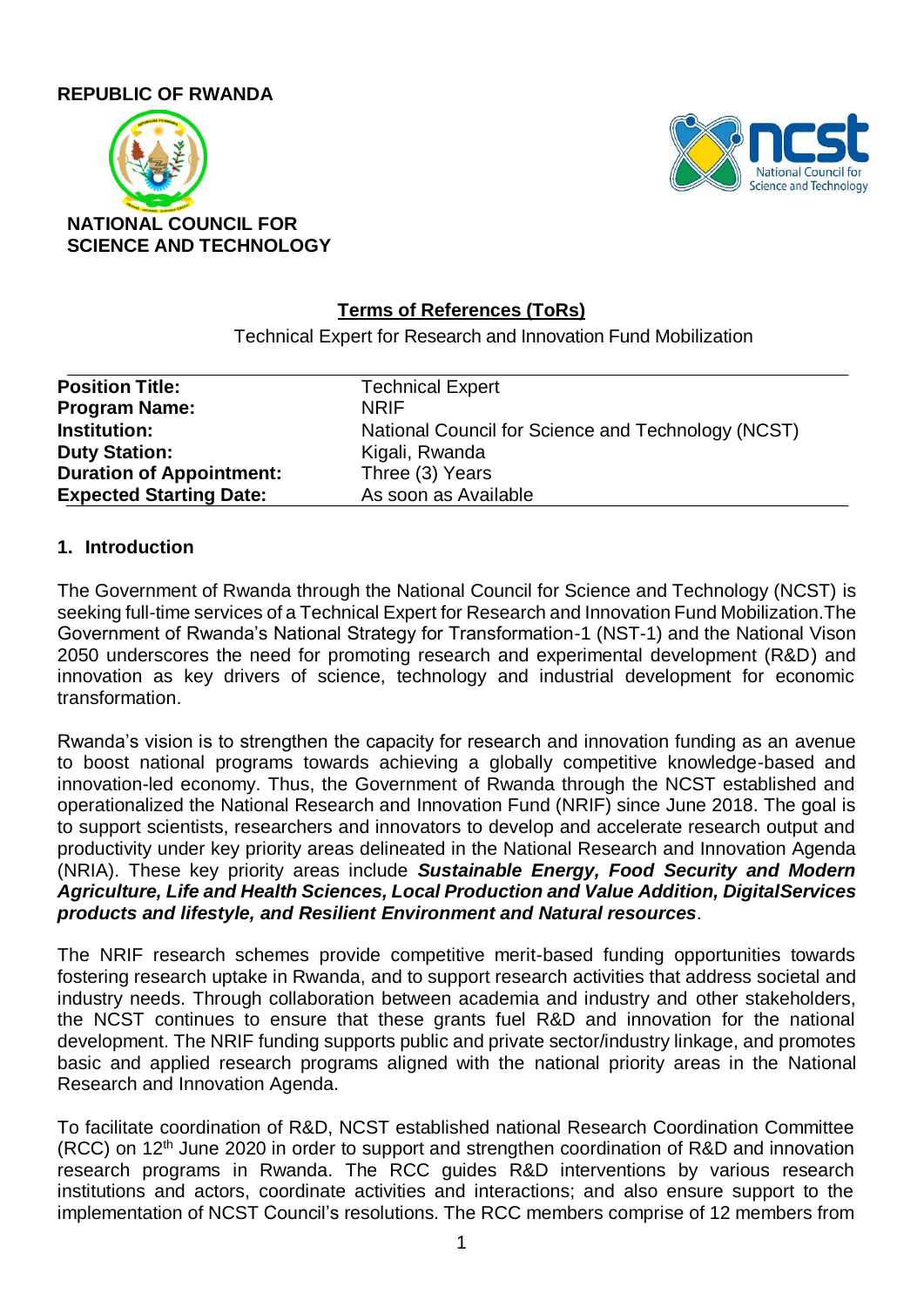national research institutions, namely NCST, University of Rwanda, Carnegie Mellon University Africa (CMU-A), Rwanda Agriculture Board (RAB), Rwanda Biomedical Center (RBC), National Industrial Research and Development Agency (NIRDA), Rwanda Environment Management Authority (REMA), Rwanda Information Society Authority (RISA), Rwanda Mining, Gas and Petroleum Board (RMB), Ministry of Infrastructure and Ministry of Finance and EconomicPlanning.

There has been a considerable progress for the operationalization of NRIF through different funding schemes where since 2019 four (4) billion RWFs have been invested in research and Innovation. However, there a need to leverage more resources for research and innovation projects funding to boost national research and innovation systems. This is in alignment with approved STI policy (June 2020) under *objective 3: Increased R&D and Innovation Financing*, and recommendations from different stakeholders to increase R&D and innovation investment. One of the major areas of prioritization identified by many stakeholders is the need for technical expert to support increased investment in R&D. Therefore, there is a need for a technical expert to support in R&D and innovation resources mobilization. **The goal is to optimize output in research productivity through increased publications, increased R& D funding, increased international partnerships, increased intellectual property such as patents, trademarks, copyrights, trade secrets, and focusing on high quality TechnologyReadiness Level (TRL) 4-8 prior actual commercialization.**

### **2. Background and Context**

The Government of Rwanda has embraced significant scientific and technology transformative changes in the last decade or so, both in terms of policy and institution setup and advancement. As a result, multiple sector policies and strategies have been adopted to accommodate Rwanda's rapid socio-economic dynamics, including the National Strategy for Transformation 1 (NST-1), Vision 2050 Blueprint, Broadband Policy, the Smart Rwanda Master Plan, the Green Growth Strategy, the Energy Sector Strategy and the Made in Rwanda Policy among others.

The educational, technological, and industrial progress in Rwanda has resulted in a growing number of technological institutions. For example, CarnegieMellon University Africa (CMU-A), University of Global Health Equity (UGHE), African Institute ofMathematical Sciences (AIMS), African Leadership University (ALU), and several centers of excellences (COEs) at University of Rwanda. These include but not limited to the East African Institute for Fundamental Research (ICTP) a regional branch of the International Center for Theoretical Physics under the auspices of UNESCO. Additionally, there are several regional centers of excellence funded by the World Bank such as COEs in Internet of Things; COE in Data Science; COE in Energy for Sustainable Development; and COE Innovative Teaching and Learning in Mathematics and Science. These institutions, together with Kigali Innovation City (KIC) that supports the financing of academia and industrial network, and linkage have created an environment that is conducive for scientists to broaden collaborations with global partners to engage in scientific investigations.

The Rwanda National Council for Science and Technology identifies research priority areas of science, technology and innovation, promotes funding of priority areas, and more importantly, promotes use of research findings through community outreach programs and context-specific Dissemination & Implementation (D&I) sciences approaches for the Rwandan society to engage with and for science. In this growing scientific environment, the need for increased research productivity and investment in R&D is imperative. The Government of Rwanda has also promoted and instituted national fiber-optic cable nationwide and the 4G network covering a large proportion of the country. The policy and implementation groundwork done support evidence- based data generation and science revolution. The global technology development is driving directly and indirectly every aspect of life. The meagre investment in R&D to support vibrancy of Rwanda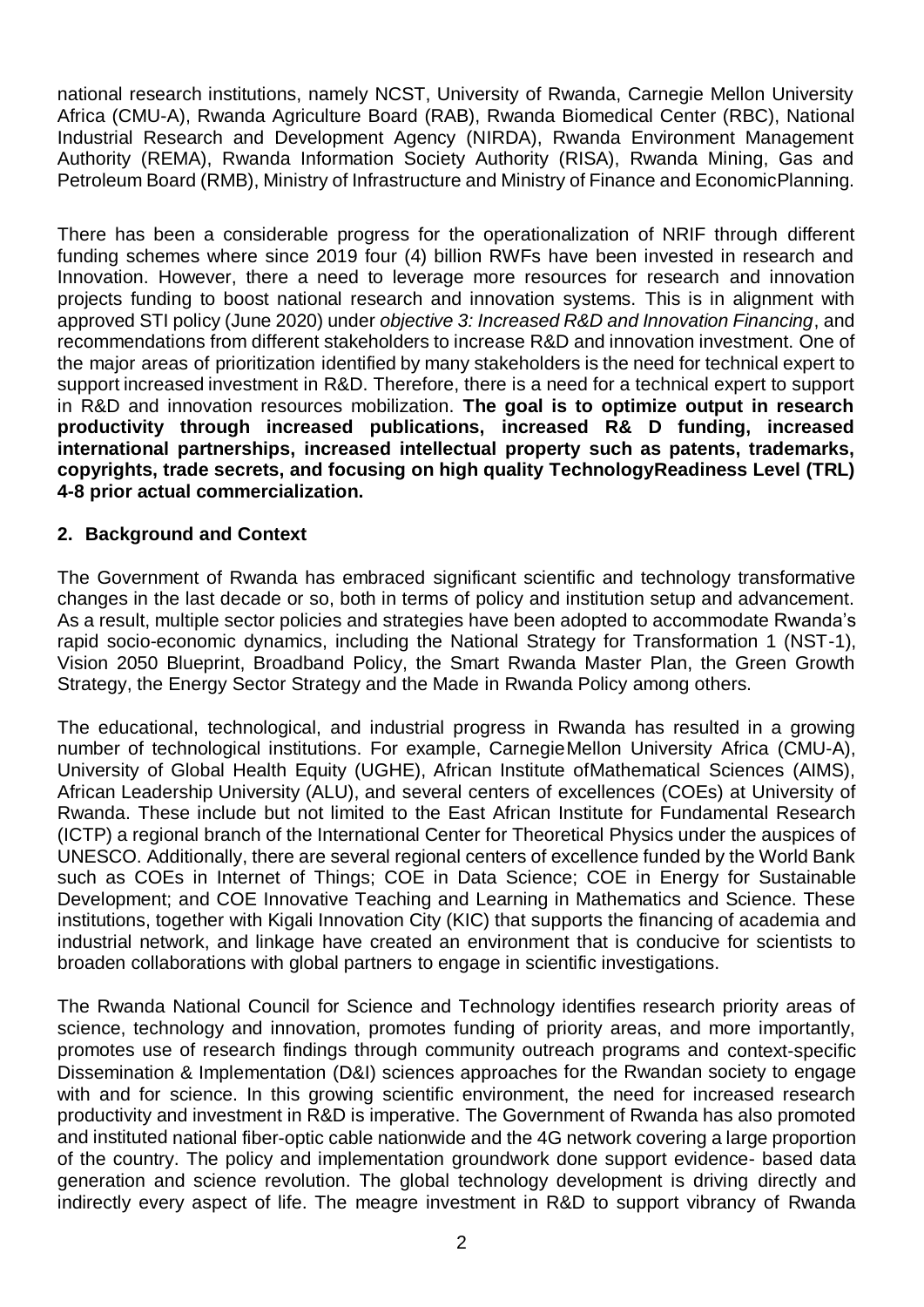scientific research productivity leading to innovation breakthroughs, is a challenge.

In addition, the Government of Rwanda's regional and international commitments have seen changes that require more proactive investment in R&D to grow innovations. Some of the national regional and international commitments include adoption of the United Nations (UN) Sustainable Development Goals (SDGs), the African Union (AU) 10-year Science, Technology and Innovation Strategy for Africa (STISA 2014-2024), the Transform Africa Agenda, the Smart Africa, the establishment of the EastAfrican Science and Technology Commission (EASTECO), and the recent adoption of the African Continental Free Trade Area (Af-CFTA).

Furthermore, in assessing performance and progress of science, technology and innovation (STI) in Rwanda, multiple independent studies highlighted gaps within Rwanda's Innovation System. More recently, NCST carried Rwanda National R&D survey and published a report reference to 2018/19. The R&D survey report indicate that although overall Gross domestic expenditure on R&D (GERD) increased with 3 years from 2015/16 to 2018/19 from over Frw 44 billion to Frw 70 billion, and GERD as a percentage of GDP increased from 0.66 to 0.69, there are a number of challenges. First, the rate of GERD change from 0.66 to 0.69 is low. Second, the proportion of experimental research that leads more to innovation decreased from about 55.6% to 24.7% as opposed to increase in proportion of basic research (from 18% to 40%) and increase in applied research (25.5% to 35.1%). Third, the government of Rwanda still has the largest proportion of funding to R&D with over 85% funding of R&D compared to private sector (2.8%). The Technical Expert for NRIF Mobilization and Financing will work with all sectors specifically support NCST to coordinate efforts and expertise from Higher Learning Institutions (HLIs) which according to the Rwanda National R&D survey report (for 2018/19), HLIs generated about of 11% of R&D funding.

There are other reports such as the 2015 Go-Spin report that highlight the need for improved R&D capacity and investment, technology transfer, entrepreneurship, and the overall applicationof STI in priority sectors of Sustainable Energy, Food Security and Modern Agriculture, Life and Health Sciences, Local Production and Value Addition, Digital Services products and lifestyle, and Resilient Environment and Natural resources. Besides the 2017 report on "Rwanda STI Policy Review" by UNCTAD comprised of important recommendations towards of structuring the innovation ecosystem, generating demand for technology in industry, and use of technology to build competitive and comparative economic advantages.

The dynamic context of increasing educational, technological and industrial progress in Rwanda aims at responding to national STI gaps to advance and utilize science and technology, and to strengthen Rwanda's R&D and technology innovation system by adopting novel approaches and strategies in order to adapt to the ever changing regional and global environment. For example, there is strong potential for Rwanda to continue to improve her Global Innovation Index (GII) ranking that ranks world economies according to their innovation capabilities. Rwanda performed better on innovation scale in 2020, ranking 79th in innovation inputs, a position that is higher than the 2018 GII ranking. Also, Rwanda ranks 2<sup>nd</sup> among the 16 low-income group economies, and ranks 6th among the 26 economies in Sub-Saharan Africa.

### **3. Rationale**

The Science, Technology and Innovation (STI) Policy that was adopted by the Cabinet in June 2020 under objective 3, underscores the need for R&D and innovation financing. It is critically important to bridge the gaps between basic research and technology development and commercialization of new products as part of "**Made in Rwanda"** policy. Thus, it is essential to grow the volume and quality of funding R&D and diversify opportunities. Besides, the technical expert will strengthen opportunities for increased financing and investment in R&D and innovation research through expanding public and private sector collaboration for increased investment in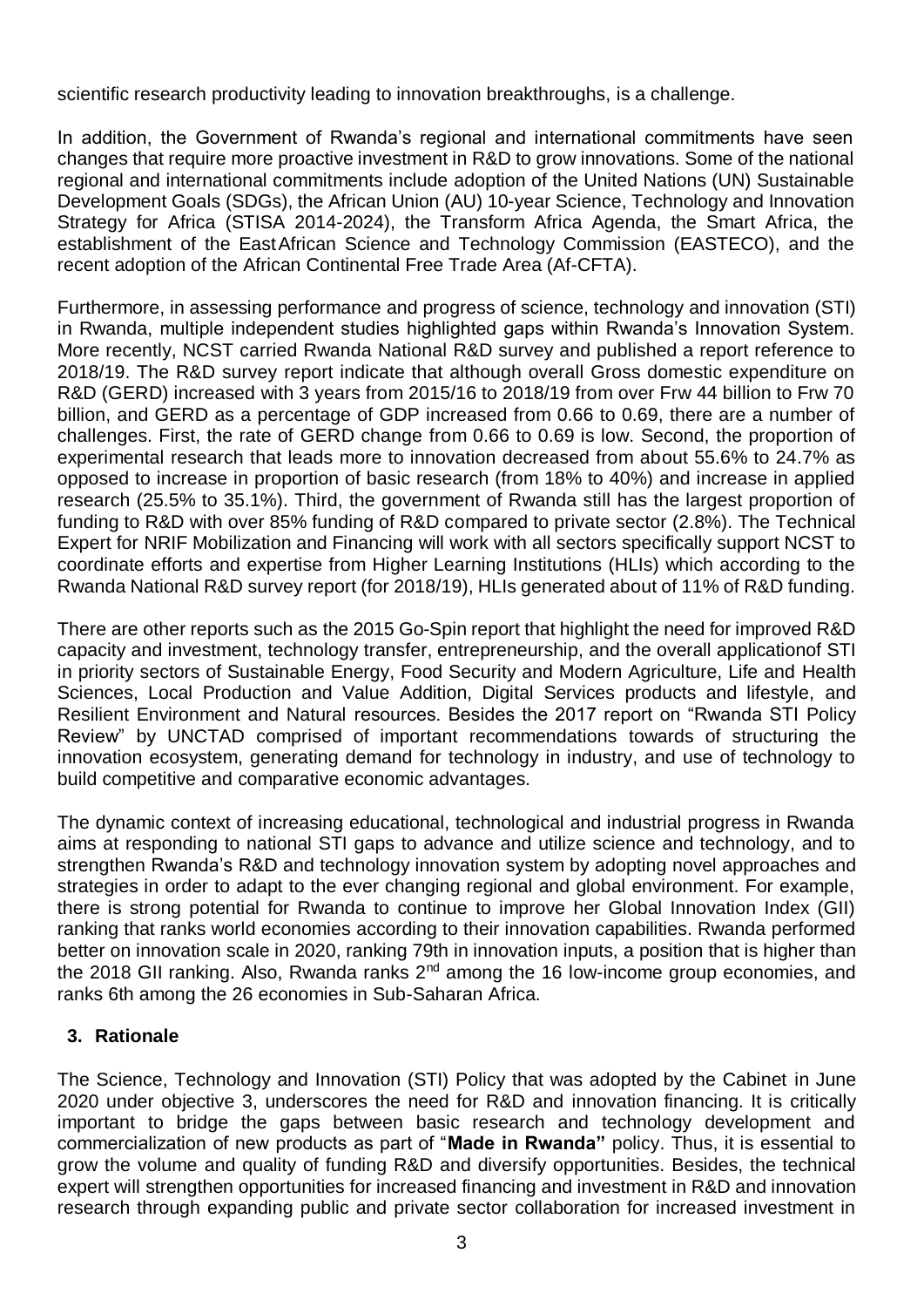identified priority areas.

The NCST has various mandates and among them is to advise the Government on setting national priorities in the fields of science, innovation, technology, research and development as well as modalities for financing such activities. In addition, NCST has the mandate to mobilize funding to leverage National Research and Innovation Fund in order to support increase investment in R&D. There are several opportunities in terms of a) enabling STI and researchenvironment; b) increased investment in national research funding and c) for increasing focus ontechnological development and its application to improve the well-being of Rwandan citizens. These opportunities support the need for R&D investment to further support growing academic and industrial ecosystem and vitality that aims at promoting the quality of life for Rwandans. There is need for services for full-time Technical Expert for NRIF Mobilization and Financing required, as described in the job description.

## *3.1. Goal and objectives:*

The overarching goal is to expand investment in research and experimental development (R&D) funding, accelerating technology development and innovation based on scientific evidence, thereby diversifying NRIF opportunities through generation of funding from national and international partners funding opportunities.

### **Objectives:**

- **1.** To foster development of R&D investment to increase sustainability of NRIF
- **2.** To diversify funding opportunities from various national and international research institutions/ Development partners
- **3.** To promote institutional progress of accessing grant funding from international partners
- **4.** To support institutional and investigators capacity for grant tracking from announcement, grant application, follow up on reviewer comments, implementation and overall monitoring and evaluation (M&E) and reporting
- **5.** To develop and expand training and capacity building of national scientists, while collaborating and networking with global partners to unlock the potential for acquiring successful grant funding
- **6.** To conduct and participate in joint research and knowledge sharing in relevant areas based on increased research and technology productivity and funding
- **7.** To mobilize national and international private sector or industry partners to understand better how adoption of technology and use of evidence-based data/information leverages business profitability, and therefore engage them into funding R&D and technology

## *3.2. Job description*

The Technical Expert on Research and Innovation Fund Mobilization is expected to carry out the following activities:

- 1. Support and strengthen NCST capacity for fund mobilization to increase R&D investment through setting up funding priorities in the fields of science, innovation, technology, research and development, measured by grant funding amount and proportion of funds mobilized from development partners;
- 2. Establish and forge partnerships with development partners for resources mobilization through forging partnerships built on trust and mutual accountability so as to attract adequate and more predictable R&D funding; the future goal is to ensure sustainability;
- 3. Establish resources partnership agreements aligned to obligations of implementing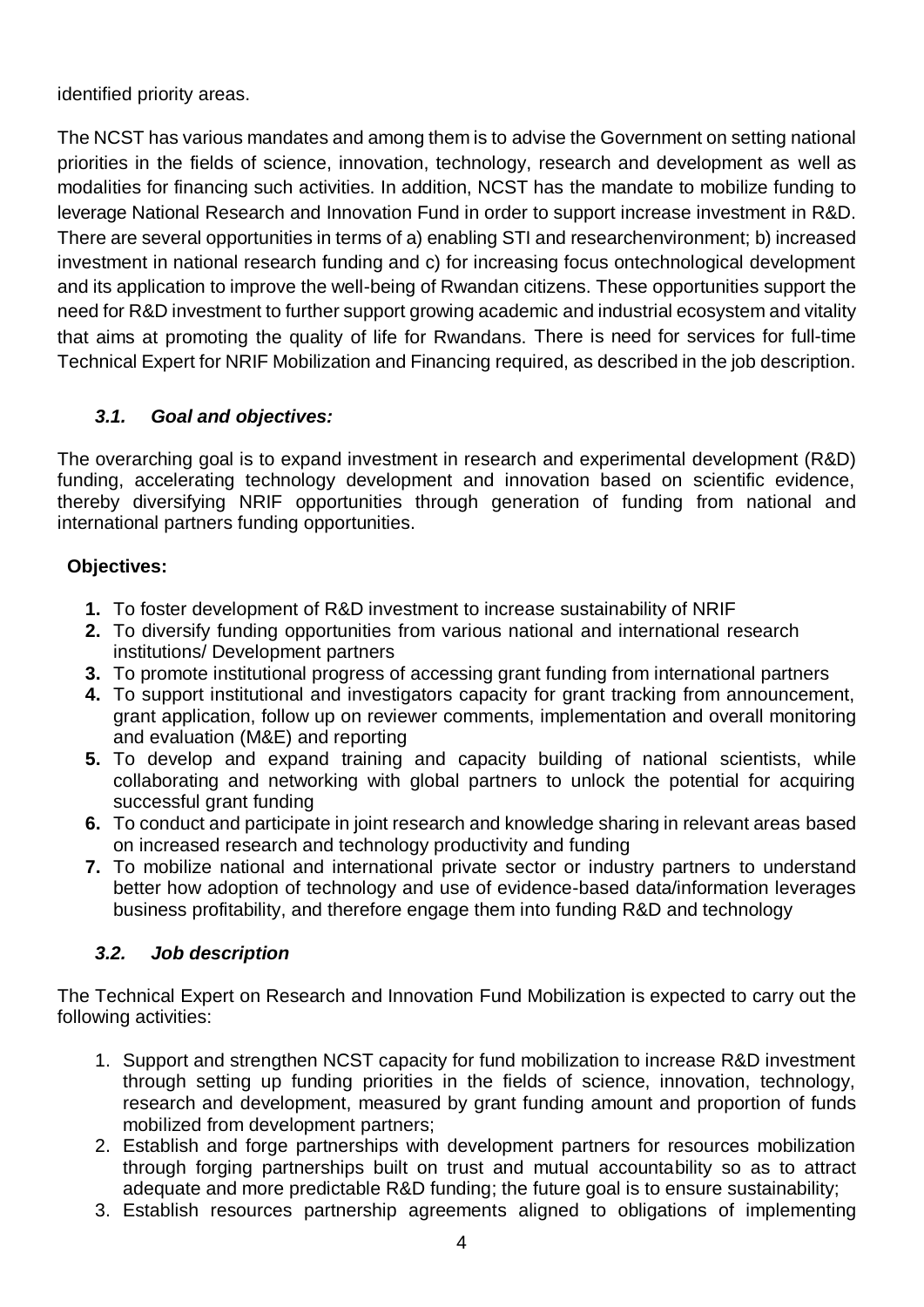agreements that increase research productivity and investment such as publication, patents, intellectual property, increased partnerships and grant funding opportunities;

- 4. Prioritize sector areas and collaborate with partners at national, regional and international levels in specific priorities to support, enhance and opportunities to obtain collective or matching research funding to address regional or global challenges:
- 5. Ensure that funding mobilization approaches are consonant with the potential of partners and ensure that development partners are supported to ensure matching funding from Government of Rwanda NRIF resources;
- 6. Ensure that the partners agreements are well monitored to evaluate partnership importance and output and to stay on target, i.e., support mechanisms for having staff support, evaluation of the progress of activities, outputs and milestones and reporting in time as required.

### *3.3. Qualifications, experience and competences Required*

The applicant shall have the following qualifications and experience:

- **1.** Must have a Masters level University degree from a recognized University in the fields of Natural Sciences, Technology, Engineering, Life and Health Sciences or Industrial **Development**
- **2.** Applicants with a doctoral level degree, DPhil and Professional doctoral will have added scores and marks advantage
- **3.** At least 10-15 years of working experience and 8 years of experience in grant writing, development partners fund mobilization and other related work experience that support science, technology and innovative research productivity.
- **4.** Have a good understanding and ready to support the Government of Rwanda Vision
	- denoted through Science Technology and Innovation (STI) Policy to become a globally-competitive knowledge based economy
	- Rwanda strategic orientation to utilize Science and Technology as a premise for social-economic growth, driver of global competitiveness and improved quality of living by Rwanda citizens through technology advancement
- **5.** Have excellent understanding of practical application of evidence-based science and technology as fundamental and indispensable in academic and industrial linkage and transformation to enhance social economic development
- **6.** Applicants with working experience in both academic and private sector or industry will have added scores and marks advantage
- **7.** Demonstrate excellent skills and proven record of research productivity and output through publications, increased international partnerships, having some intellectual property such as patents, trademarks, copyrights, trade secrets
- **8.** Having experience in research productivity focusing on high quality Technology Readiness Level (TRL) 4 (technology development basic validation in a Laboratory environment) to TRL 8 (technology advancement to prototype completed and qualified for test and demonstration) prior actual commercialization will have added scores and marks advantage
- **9.** Applicants should demonstrate proven grant writing excellent skills and competences demonstrated by proportion of grants awarded and obtained to the applicant, and his previous institution
- **10.** Have excellent a) proven English writing skills, b) excellent organizational skills, c) communication skills and d) essential computer skills.
- **11.** Applicants should demonstrate prior capacity to work with minimum supervision, creative and initiator of programs only focused to his/her work
- **12.** Having any other relevant qualifications and experience that support utilization of Science Technology and Innovation and research will be considered as added advantage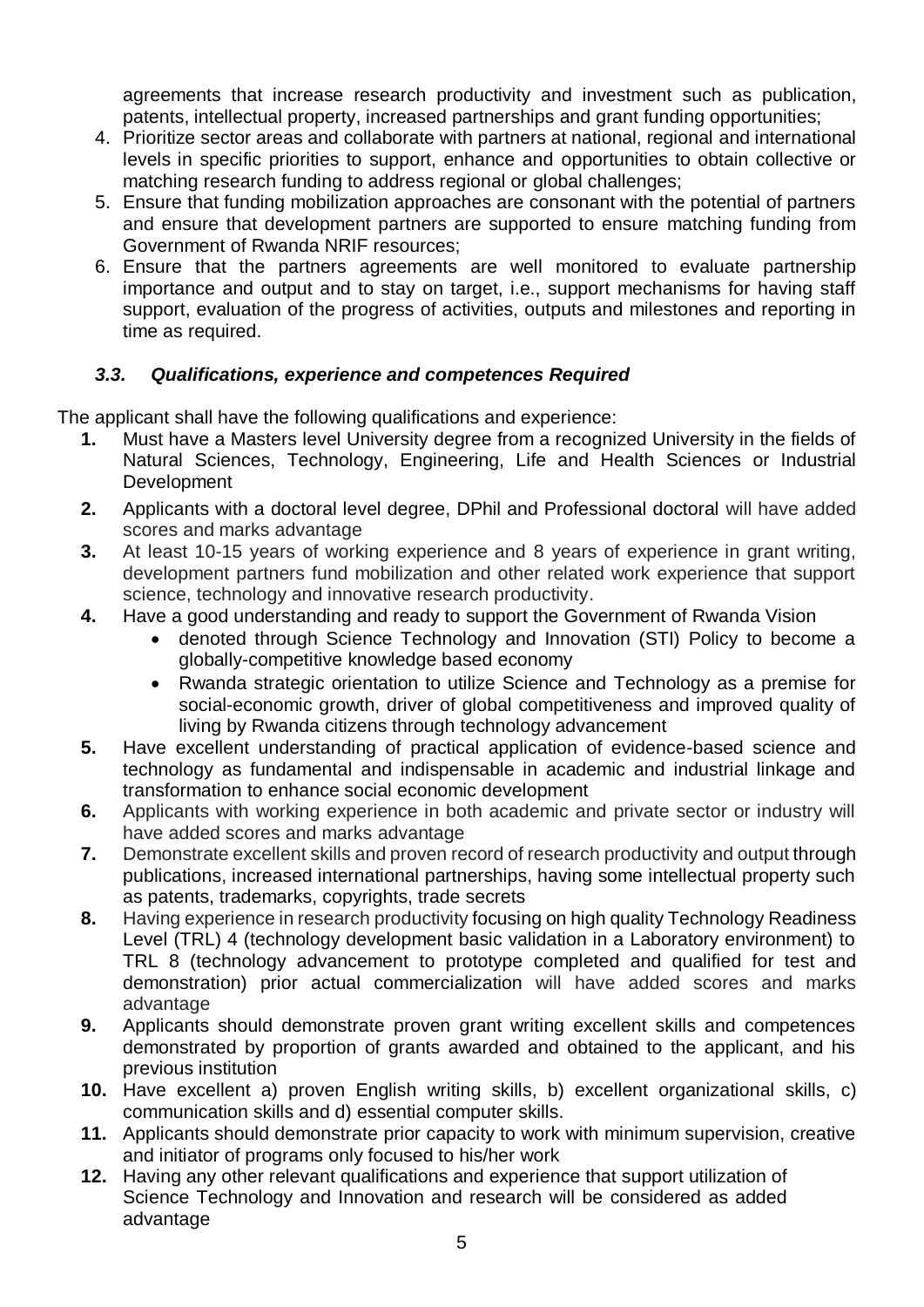- **13.** The applicant is expected to demonstrate core competences such as good aptitude towards work, professionalism, adequate communication skills, research and science and technology development culture and skills.
- **14.** Applicant should demonstrate the competences for appropriate planning, coordination, managerial leadership skills.

# *3.4. Duties and Responsibilities*

- To generate increased grant funding through collaborations with national institutions and utilize well-structured research, academia and industrial infrastructure in Rwanda
- To review NCST as well as other national research and academic/University institutions (University of Rwanda) and other private universities regarding research funding modalities, funding track record and research activities as basis for leveraging opportunities for increased investment in R&D.
- To consult national research and academic/University institutions both private and public researchers and scientists to better understand institutional vision, mission and focus as a means to leverage their R&D investment
- Under the guidance of NCST and national research and academic/University institutions, explore available R&D financing from national and international partners
- To support national research and academic/University institutions to have a dedicated office and staff in charge of research
- To conduct a comprehensive analysis of potential R&D funding partners and access feasibility of securing multi-year and thematic research grants in Rwanda priority areas
- To map strategic areas of **interest for national private sector and industrial institutions,** and explore R&D funding opportunities for partnerships (mobilizing and leveraging resources) from existing and emerging grant organizations
- To develop a strategy for organizing non-for-profit organizations with research goals/grant opportunities with the goal to leverage traditional and non-traditional funding from existing and emerging grant organizations and philanthropies
- To develop objectives for R&D fundraising and mobilization, methods, strategies and focus, including establishing mechanisms for potential funding from bilateral, private sector, public funding and foundations
- To develop and provide recommendable ways to develop and maintain strategic partnerships and engagement withkey R&D funding organizations (past, present and future)
- To provide technical support and expertise in preparing funding grant application for proposals emanating international granting institutions
- To develop a strategy for incentives to scientists, researchers and innovators to generate external funding outside Rwanda, and to award the best scientists, researchers and innovators with high funding and high level of R&D output that positively impact/improves Rwandan society.

# *3.5. Expected deliverables*

| 1. An inception report tracking and taking stock of current<br>international R&D funding organization requirements for<br>proposals and a record of potential request for applications<br>(RFAs) | 3 weeks after start |
|--------------------------------------------------------------------------------------------------------------------------------------------------------------------------------------------------|---------------------|
| 2. Provide a mapping of international R&D funding interests,<br>priorities, funding windows and points of clear actions to be<br>taken to mobilize funds and develop/maintain relationships      | 1 month after start |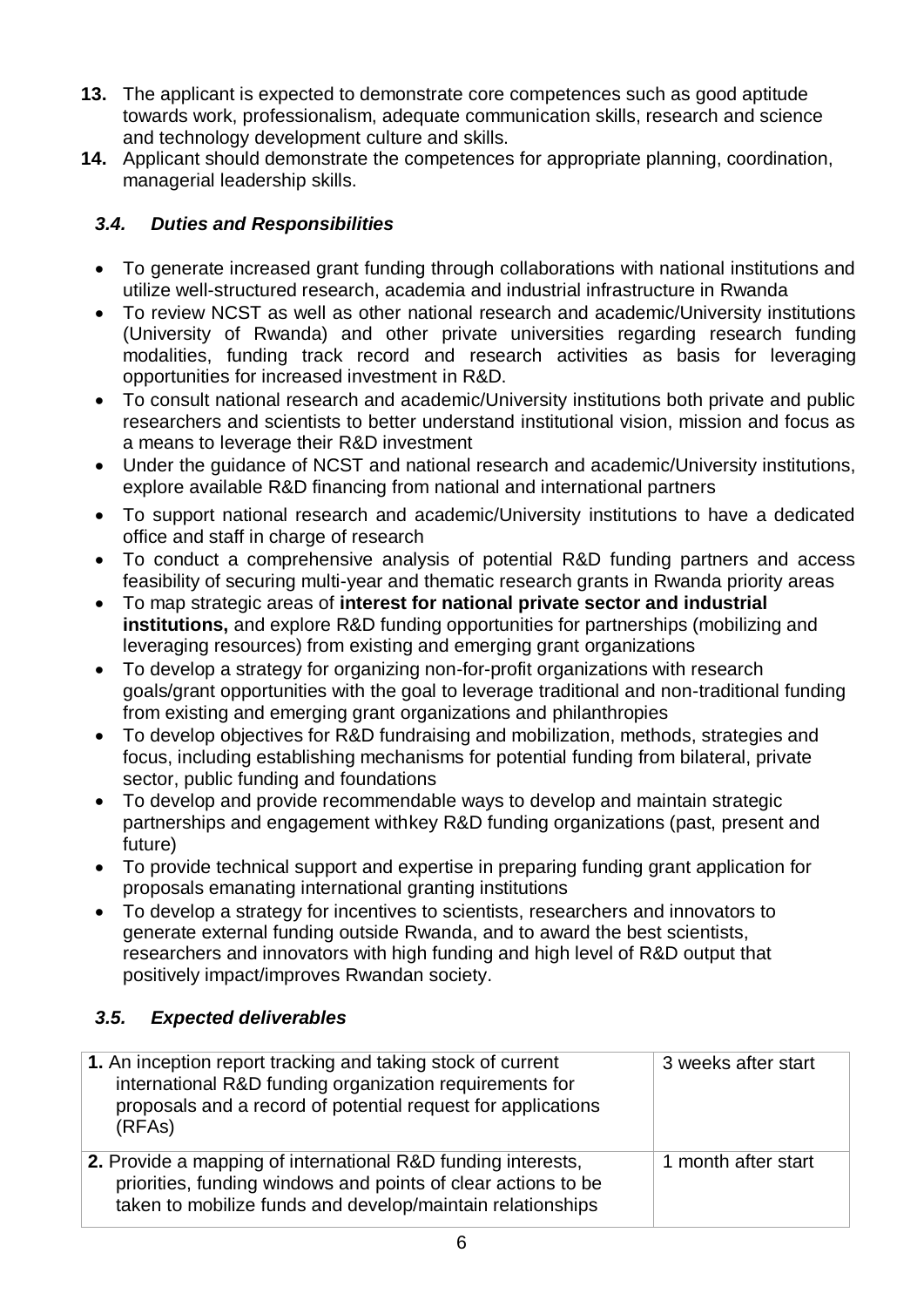| 3. A comprehensive research funding mobilization strategy<br>elaborated with action plan that includes all national<br>research/academic institutions                                                                                                                                                                              | months from start<br>2 |
|------------------------------------------------------------------------------------------------------------------------------------------------------------------------------------------------------------------------------------------------------------------------------------------------------------------------------------|------------------------|
| 4. To development of comprehensive strategy for<br>incentives to scientists, researchers and innovators to<br>generate external funding outside Rwanda, and to<br>award the best scientists, researchers and innovators<br>with high funding and high level of R&D output that<br>positively impact/improves Rwandan society.      | 2.5 months from start  |
| 5. A review of international R&D grant funding mechanisms with<br>proposals to work with specific research and<br>academic/University institutions (public and private) on specific<br>grants in priority areas                                                                                                                    | 3 months from start    |
| 6. An account of Rwanda's Centers of excellences at<br>academic/University institutions (public and private) with specific<br>areas for international proposal/grant writing areas                                                                                                                                                 | 4 months from start    |
| 7. At least 1-2 Initial grant proposals written and submitted in<br>collaborations with identified research and academic/University<br>institutions (public and private) in specific grants in priority areas                                                                                                                      | 6-8 months from start  |
| 8. Action Plan drafted with clear timelines to collaborate and<br>leverage research funding collaborations for research and<br>academic/University institutions (public and private) in priority<br>areas                                                                                                                          | 10 months from start   |
| 9. Concreate partnerships established and maintained and cycle<br>for grant writing and proposal applications continued in Year 2<br>and onwards                                                                                                                                                                                   | 12 months from start   |
| 10. Strategy for grant proposals measured by at least 3-4 large-<br>scale national proposals successful                                                                                                                                                                                                                            | 18 months after start  |
| 11. Evidence of expansion for building capacity in grant writing<br>through at least 10 large-scale nationwide grant proposals<br>written and successful and professional collaborations with<br>national<br>funding<br>agents<br>and<br>research<br>R&D<br>and<br>academic/Universityinstitutions (public and private) maintained | 24 months after start  |
| 12. Demonstrate the evidence to generate several research<br>grants and funding opportunities from various development<br>partners                                                                                                                                                                                                 | 30 months after start  |
| 13. Demonstrate the evidence to generate several research grants<br>and funding opportunities from various development partners, as<br>well as evidence to support applicant additional contract through<br>increased funding in R&D diversification                                                                               | 36 months after start  |

# **4. Reporting, Supervision and Performance Evaluation**

The technical expert will report to the Executive Secretary, NCST, with co-oversight by the Heads of Departments of Science Technology Development and Outreach (STDO) and Head of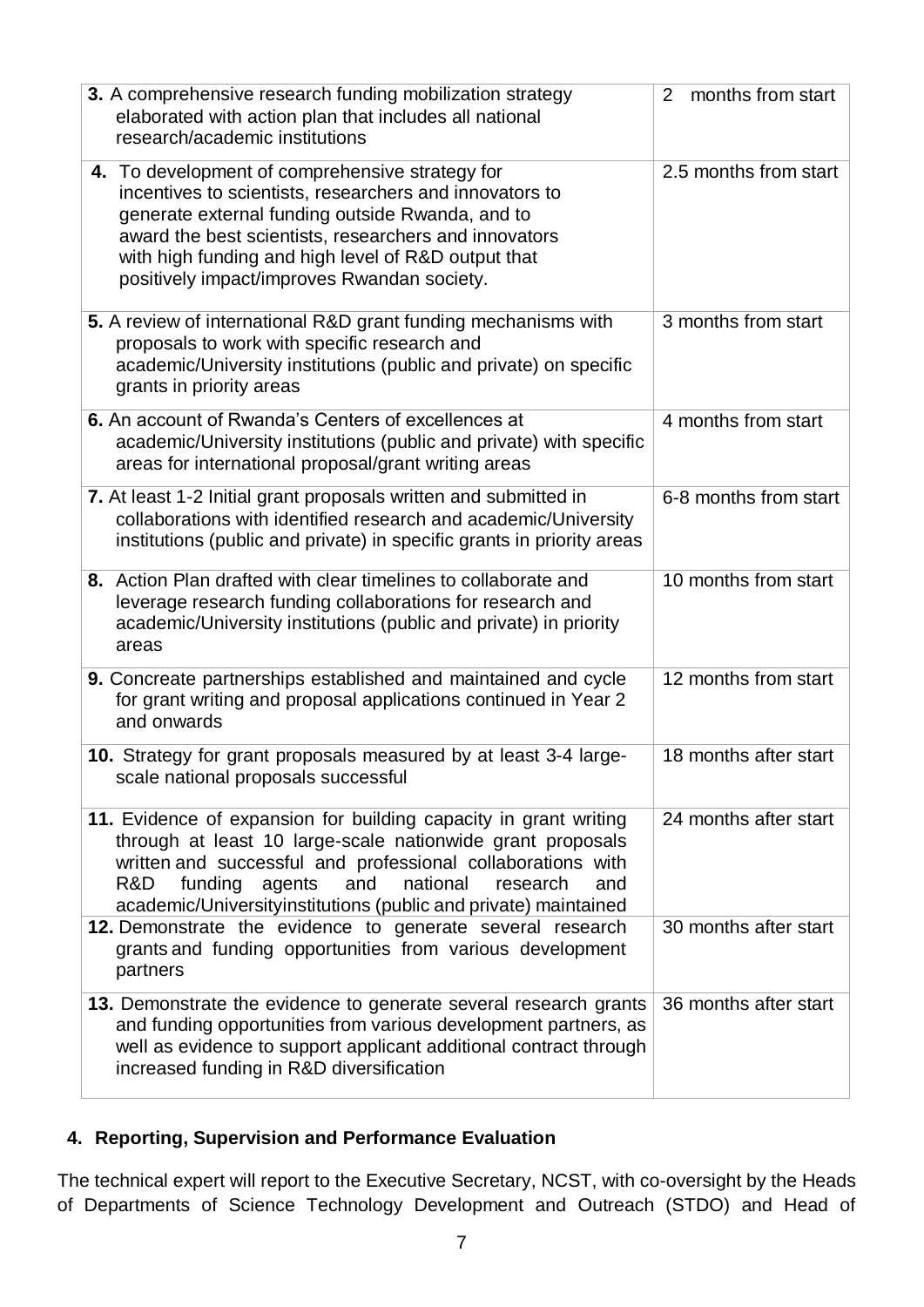Department of NRIF at NCST. He/ She will work closely with head of department for STDO and NRIF as well as Analysts at NCST. Importantly, the technical expert will work closely with National Universities, research institutions and Institutions that promote STI in Rwanda. The overall Performance evaluation will be done by NCST Executive based on who will periodically obtain quarterly evaluation reports from designated National Universities and research institutions in Rwanda.

### **5. Salary, Fringe Benefits and Remuneration**

An attractive salary and fringe benefits will be based on applicant's level of education, qualification, and relevant experience. The salary and fringe benefits will be increased bi-annually and/or annually as a recognition of employee's achievement of specific indicators i.e. performance-based salary and fringe benefits with incremental financing mobilized from national and international partners.

### **6. Application Process**

Interested applicants from Rwanda, Africa and/or elsewhere will send the following:

- a) One page letter of intent to the Executive Secretary of NCST,
- b) A technical proposal on how the applicant will achieve the goals and expected outcomes indicated in the TORs (not >15 pages (single size spacing, Margins 08" or 1") (Font: arial or Times New Roman).
	- a. Provide a technical approach to achieving the goals
	- b. Provide details of evidence that support your application (degrees and experience)
	- c. Provide evidence of successful achievements in the last 5-10 years
	- d. Provide desirable range of monthly financial salary and fringe benefits
- c) Detailed curriculum vitae (CV)
- d) Copy of personal identity Card (ID) (National ID with Passport)
- e) Three (3) support letters from professional referees

### **7. Evaluation**

The applications shall undergo evaluation as follows:

### **G.1: General Qualification**

| <b>Sub-Factor</b>                               | <b>Requirement</b>     | <b>Eligibility Criteria</b>      |
|-------------------------------------------------|------------------------|----------------------------------|
| G.1.1 Nationality                               | <b>Any Nationality</b> | Must meet all other requirements |
|                                                 |                        | from G.1 to G.3.                 |
| <b>G.1.2 Masters' degree in relevant fields</b> | Required               | Must meet all other requirements |
|                                                 |                        | from G.1 to G.3.                 |
| G.1.3 Doctor level degree (PhD, DPhil of        | Added score            | Must meet all other requirements |
| professional degree) in relevant fields         | advantage              | from G.1 to G.3.                 |

### **G.2. Experience and relevant track record**

| <b>Sub-Factor</b>       | Requirement                                                           | <b>Eligibility Criteria</b>                 |
|-------------------------|-----------------------------------------------------------------------|---------------------------------------------|
| <b>G.2.1 Experience</b> | 10-15 years of work and at<br>least 8 years in relevant<br>experience | Must meet all requirements on<br>experience |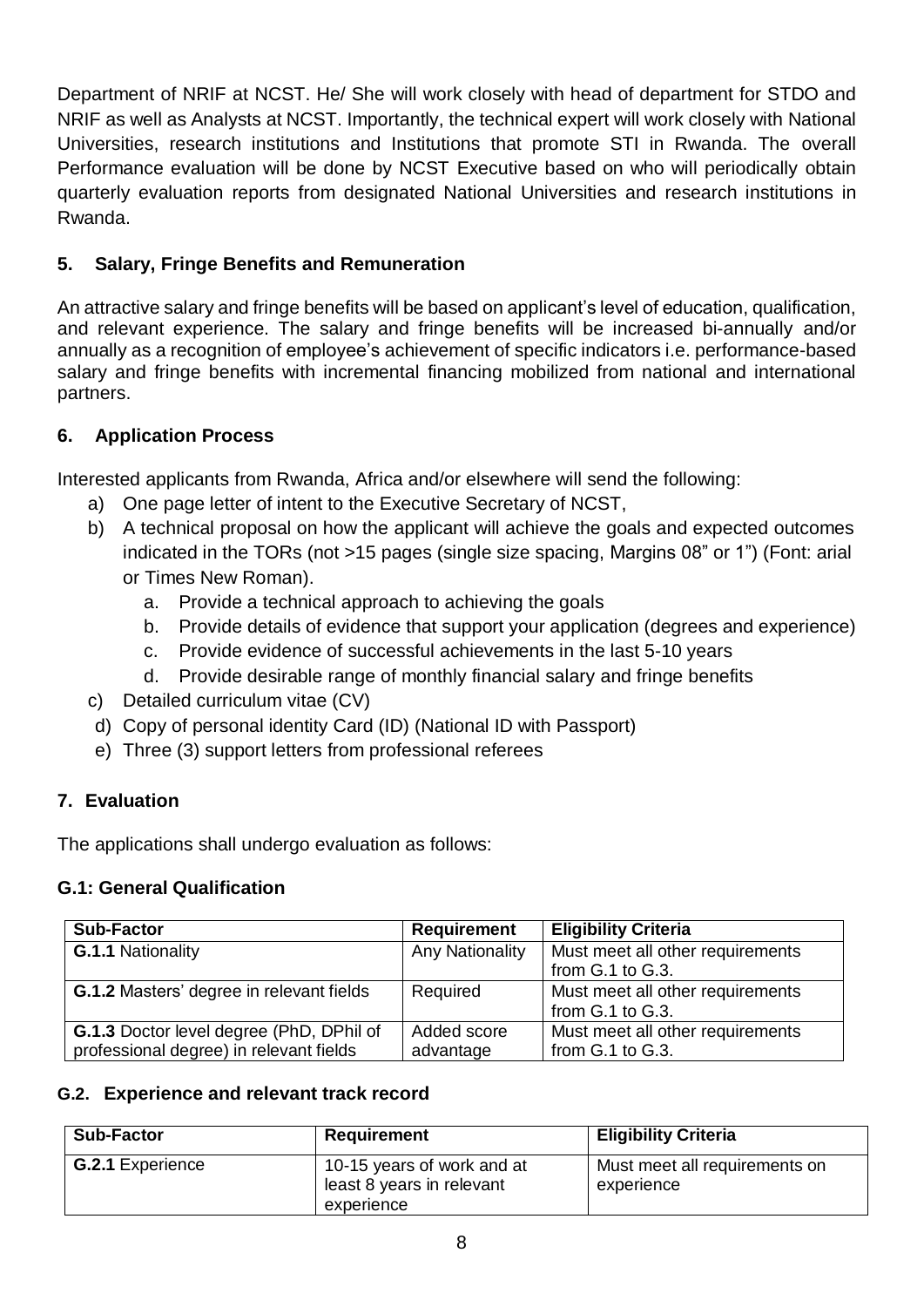| <b>G.2.2 General Experience</b>                                                 | Relevant experience in terms of<br>work and accomplishment in the<br>last 10-15 years                                                                                                                                                                        | Must meet all requirements on<br>experience |  |
|---------------------------------------------------------------------------------|--------------------------------------------------------------------------------------------------------------------------------------------------------------------------------------------------------------------------------------------------------------|---------------------------------------------|--|
| G.2.3 Evidence of<br>Experience                                                 | Provide evidence of relevant<br>experience in terms of work and<br>accomplishment                                                                                                                                                                            | Must meet all requirements on<br>experience |  |
| G.2.3.1 Specific Experience<br>(Grant writing)                                  | At least 8 years' experience on<br>Grant writing and/or 8 years<br>working with private sector to<br>demonstrate achievement in<br>Sciences, Technology and STEM<br>disciplines leading to innovations<br>and having Intellectual property<br>and/or patents | Must meet all requirements on<br>experience |  |
| G.2.3.2 Specific Experience<br>(Academia-industry<br>collaborations)            | <b>Experience with Management</b><br>of programs that support<br>Academia-Industry<br>Collaborations and closely<br>working with private sector<br>and/or industry                                                                                           | Must meet all requirements on<br>experience |  |
| G.2.3.3 Specific Experience<br>(Research for technology<br>Development)         | Experience with Research and<br>Publications and/or intellectual<br>property such as patents                                                                                                                                                                 | Must meet all requirements on<br>experience |  |
| G.2.3.4 Specific Experience<br>(Funding Research &<br>Experiential development) | <b>Experience with Mobilization</b><br>of funding to support<br>Research & Experiential<br>development (R&D)                                                                                                                                                 | Must meet all requirements on<br>experience |  |

# **G.3. Experience with Grant Agencies, Development partners, Bilateral and Private Sector**

| <b>Sub-Factor</b>                                                                 | <b>Requirement</b>                                                                 | <b>Eligibility Criteria</b>                 |
|-----------------------------------------------------------------------------------|------------------------------------------------------------------------------------|---------------------------------------------|
| <b>G.3.1 Specific Experience</b><br>(Granting Agencies)                           | Experience with working with<br><b>International Granting Agencies</b>             | Must meet all requirements on<br>experience |
| <b>G.3.2 Specific Experience</b><br>(Development Partners)                        | Experience with working with<br>International Development<br><b>Partners</b>       | Must meet all requirements on<br>experience |
| <b>G.3.3 Specific Experience</b><br>(Bilateral and Multilateral<br>Organizations) | Experience with working with<br><b>Bilateral and Multilateral</b><br>Organizations | Must meet all requirements on<br>experience |
| <b>G.3.4 Specific Experience</b><br>(Private sector and Industry<br>Companies)    | Experience with working with<br>Private sector and Industry<br>Companies           | Must meet all requirements on<br>experience |